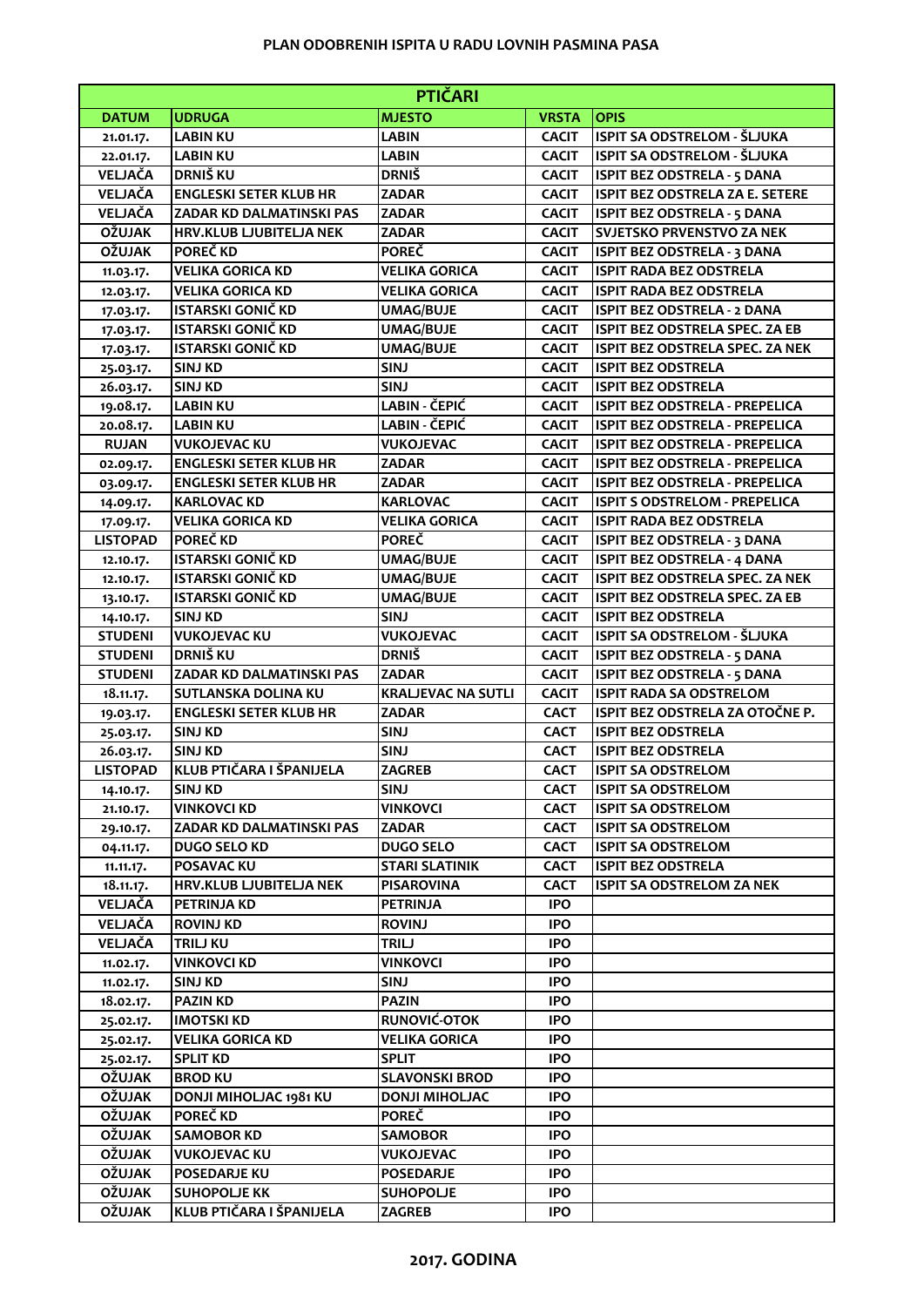## **PLAN ODOBRENIH ISPITA U RADU LOVNIH PASMINA PASA**

| <b>DATUM</b>    | <b>UDRUGA</b>                    | <b>MJESTO</b>             | <b>VRSTA</b> | <b>OPIS</b>                      |
|-----------------|----------------------------------|---------------------------|--------------|----------------------------------|
| <b>OŽUJAK</b>   | <b>TOPLICE KRAPINSKE TOPLICE</b> | <b>KR. TOPLICE</b>        | <b>IPO</b>   |                                  |
| <b>OŽUJAK</b>   | NOVA GRADIŠKA KU                 | <b>REŠETARI</b>           | <b>IPO</b>   |                                  |
| 05.03.17.       | ZADAR KD DALMATINSKI PAS         | <b>ZADAR</b>              | <b>IPO</b>   |                                  |
| 11.03.17.       | <b>IVANIĆ GRAD KU</b>            | <b>IVANIĆ GRAD</b>        | <b>IPO</b>   |                                  |
| 11.03.17.       | <b>KOPRIVNICA KD</b>             | <b>SOKOLOVAC</b>          | <b>IPO</b>   |                                  |
| 11.03.17.       | TRČKA VARAŽDIN ULK               | VARAŽDIN                  | <b>IPO</b>   |                                  |
| 11.03.17.       | <b>LABIN KU</b>                  | LABIN - ČEPIĆ             | <b>IPO</b>   |                                  |
| 11.03.17.       | POSAVAC KU                       | <b>STARI SLATINIK</b>     | <b>IPO</b>   |                                  |
| 12.03.17.       | MEĐIMURJE ČAKOVEC                | ČAKOVEC                   | <b>IPO</b>   |                                  |
| 18.03.17.       | <b>SINJ KD</b>                   | <b>SINJ</b>               | <b>IPO</b>   |                                  |
| 18.03.17.       | <b>ISTARSKI GONIČ KD</b>         | <b>UMAG/BUJE</b>          | <b>IPO</b>   |                                  |
| 18.03.17.       | <b>KUTINA KD</b>                 | <b>KUTINA</b>             | <b>IPO</b>   |                                  |
| 19.03.17.       | <b><i>BURBEVACKD</i></b>         | <b><i>DURDEVAC</i></b>    | <b>IPO</b>   |                                  |
| 25.03.17.       | <b>VINKOVCI KD</b>               | <b>VINKOVCI</b>           | <b>IPO</b>   |                                  |
| <b>KOLOVOZ</b>  | <b>ROVINJ KD</b>                 | <b>ROVINJ</b>             | <b>IPO</b>   | <b>NA PREPELICU</b>              |
| <b>KOLOVOZ</b>  | <b>TRILJ KU</b>                  | <b>TRILJ</b>              | <b>IPO</b>   |                                  |
| 05.08.17.       | <b>SPLIT KD</b>                  | <b>SPLIT</b>              | <b>IPO</b>   | <b>NA PREPELICU</b>              |
| <b>RUJAN</b>    | <b>BROD KU</b>                   | <b>SLAVONSKI BROD</b>     | <b>IPO</b>   |                                  |
| <b>RUJAN</b>    | <b>PETRINJA KD</b>               | <b>PETRINJA</b>           | <b>IPO</b>   |                                  |
| <b>RUJAN</b>    | <b>POSEDARJE KU</b>              | <b>POSEDARJE</b>          | <b>IPO</b>   |                                  |
| <b>RUJAN</b>    | <b>TOPLICE KRAPINSKE TOPLICE</b> | <b>KR. TOPLICE</b>        | <b>IPO</b>   |                                  |
| <b>RUJAN</b>    | NOVA GRADIŠKA KU                 | <b>REŠETARI</b>           | <b>IPO</b>   |                                  |
| 07.09.17.       | <b>KARLOVAC KD</b>               | <b>KARLOVAC</b>           | <b>IPO</b>   |                                  |
| 09.09.17.       | <b>LABIN KU</b>                  | LABIN - ČEPIĆ             | <b>IPO</b>   |                                  |
| 09.09.17.       | <b>SINJ KD</b>                   | <b>SINJ</b>               | <b>IPO</b>   |                                  |
| 09.09.17.       | <b>POSAVAC KU</b>                | <b>STARI SLATINIK</b>     | <b>IPO</b>   |                                  |
| 10.09.17.       | <b>SISAK KU</b>                  | <b>SISAK</b>              | <b>IPO</b>   |                                  |
| 10.09.17.       | <b>ZADAR KD DALMATINSKI PAS</b>  | <b>ZADAR</b>              | <b>IPO</b>   |                                  |
| 15.09.17.       | ŠIBENIK KD                       | <b>ŠIBENIK</b>            | <b>IPO</b>   |                                  |
| 16.09.17.       | <b>ISTARSKI GONIČ KD</b>         | <b>UMAG/BUJE</b>          | <b>IPO</b>   |                                  |
| 17.09.17.       | <b>POŽEGA KU</b>                 | <b>POŽEGA</b>             | <b>IPO</b>   |                                  |
| 17.09.17.       | MEĐIMURJE ČAKOVEC                | <b>ČAKOVEC</b>            | <b>IPO</b>   |                                  |
| 23.09.17.       | <b>SUTLANSKA DOLINA KU</b>       | <b>KRALJEVAC NA SUTLI</b> | <b>IPO</b>   |                                  |
| 30.09.17.       | <b>VRLIKA KD</b>                 | <b>MAOVICE</b>            | <b>IPO</b>   |                                  |
| <b>LISTOPAD</b> | <b>DONJI MIHOLJAC 1981 KU</b>    | <b>DONJI MIHOLJAC</b>     | <b>IPO</b>   |                                  |
| <b>LISTOPAD</b> | <b>VUKOJEVAC KU</b>              | <b>VUKOJEVAC</b>          | <b>IPO</b>   |                                  |
| <b>LISTOPAD</b> | KLUB PTIČARA I ŠPANIJELA         | <b>ZAGREB</b>             | <b>IPO</b>   |                                  |
| 06.10.17.       | <b>IMOTSKI KD</b>                | RUNOVIĆ-OTOK              | <b>IPO</b>   |                                  |
| 07.10.17.       | <b>KOPRIVNICA KD</b>             | <b>SOKOLOVAC</b>          | <b>IPO</b>   |                                  |
| 08.10.17.       | <b><i>BURBEVAC KD</i></b>        | <b><i>DURDEVAC</i></b>    | <b>IPO</b>   |                                  |
| 14.10.17.       | <b>VRLIKA KD</b>                 | <b>CIVLJANE</b>           | <b>IPO</b>   |                                  |
| 17.10.17.       | <b>PAZIN KD</b>                  | <b>PAZIN</b>              | <b>IPO</b>   |                                  |
| 21.10.17.       | TRČKA VARAŽDIN ULK               | VARAŽDIN                  | <b>IPO</b>   |                                  |
| 21.10.17.       | <b>VRLIKA KD</b>                 | <b>SUHOPOLJE</b>          | <b>IPO</b>   |                                  |
| 21.10.17.       | <b>JASTREBARSKO KD</b>           | SV. JANA - MALUNJE        | <b>IPO</b>   |                                  |
| 25.10.17.       | <b>KUTINA KD</b>                 | <b>KUTINA</b>             | <b>IPO</b>   |                                  |
| 28.10.17.       | <b>VELIKA GORICA KD</b>          | <b>VELIKA GORICA</b>      | <b>IPO</b>   |                                  |
| 04.11.17.       | <b>DUGO SELO KD</b>              | <b>DUGO SELO</b>          | <b>IPO</b>   |                                  |
| 11.11.17.       | <b>IVANIĆ GRAD KU</b>            | <b>IVANIĆ GRAD</b>        | <b>IPO</b>   |                                  |
| <b>OŽUJAK</b>   | KLUB PTIČARA I ŠPANIJELA         | <b>ZAGREB</b>             | <b>ISPIT</b> | <b>ISPIT BEZ ODSTRELA</b>        |
| <b>OŽUJAK</b>   | <b>TOPLICE KRAPINSKE TOPLICE</b> | <b>KR. TOPLICE</b>        | <b>ISPIT</b> | <b>ISPIT BEZ ODSTRELA</b>        |
| 11.03.17.       | TRČKA VARAŽDIN ULK               | VARAŽDIN                  | <b>ISPIT</b> | <b>ISPIT RADA BEZ ODSTRELA</b>   |
| 18.03.17.       | ISTARSKI GONIČ KD                | <b>UMAG/BUJE</b>          | <b>ISPIT</b> | <b>ISPIT BEZ ODSTRELA</b>        |
| 25.03.17.       | <b>SINJ KD</b>                   | <b>SINJ</b>               | <b>ISPIT</b> | <b>ISPIT BEZ ODSTRELA</b>        |
| 26.03.17.       | <b>SINJ KD</b>                   | SINJ                      | <b>ISPIT</b> | <b>ISPIT BEZ ODSTRELA</b>        |
| <b>KOLOVOZ</b>  | <b>ROVINJ KD</b>                 | <b>ROVINJ</b>             | <b>ISPIT</b> | <b>BEZ ODSTRELA NA PREPELICU</b> |
| 13.08.17.       | POŽEGA KU                        | <b>POŽEGA</b>             | <b>ISPIT</b> | SA ODSTRELOM NA PREPELICU        |
|                 |                                  |                           |              |                                  |